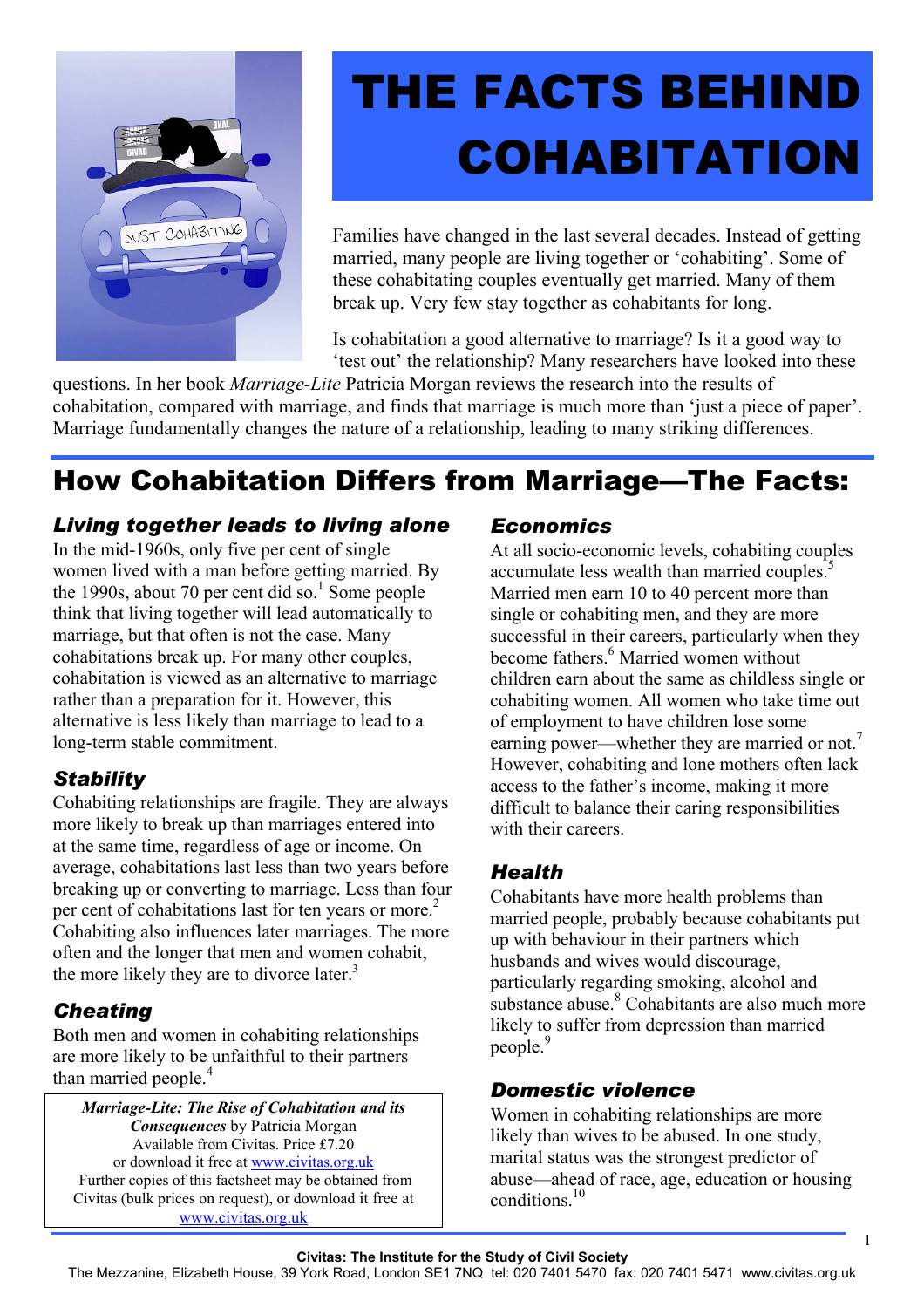# The Effects on Children

#### *What happens to children born to cohabiting parents?*

Some people believe that if a cohabiting couple have children together, then they must be committed and stable. However, cohabitations with children are even more likely to break up than childless ones.<sup>11</sup> About 15 percent of one-parent families are created through the break-up of cohabiting unions. One study found that less than ten per cent of women who have their first child in a cohabiting relationship are still cohabiting ten years later. About 40 per cent will have married, but 50 percent will be lone unmarried mothers because their relationships have broken up.<sup>12</sup>

Today, more than 20% of children are born to cohabiting couples. However, only about one third of those children will remain with both their parents throughout their childhood. That is partly because cohabiting couples who have children are even more likely to break up than childless couples, and partly because cohabiting couples who subsequently marry are more likely to divorce, and to divorce earlier.<sup>13</sup>

All this means that children born to cohabiting parents are more likely to experience a series of disruptions in their family life, which can have negative consequences for their emotional and educational development. Children living with cohabiting couples do less well at school and are more likely to suffer from emotional problems than children of married couples.<sup>14</sup>

Financially, children of cohabitants are less well off than children whose parents are married. Married fathers are more likely than cohabiting fathers to support their children. Even after the break-up of their parents' relationship, children of divorced parents are more likely than children of cohabiting couples who have split up to receive support from their fathers.<sup>15</sup>

Unmarried fathers, even those cohabiting with their children's mother, do not automatically have the same parental rights as married or divorced fathers. If their parents break up, children born to cohabiting couples are less likely than children of divorced parents to maintain contact with their fathers.<sup>16</sup>



*Source: Berthoud, R. and Gershuny, J., editors, Seven Years in the Lives of British Families, London: The Policy Press, 2000, p. 40.* 

#### *Cohabitants as 'step-parents'*

When married or cohabiting couples with children divorce, or break up, one parent sometimes remarries or moves in with a new person. One scholar estimated that, before their seventeenth birthday, more than one in twenty children would live in a formalized stepfamily where one parent (usually their mother) has remarried, and over one in fourteen children would live in an informal 'step-family' where their mother is living with someone who has neither a biological nor a legal tie to her child.<sup>17</sup> Statistically speaking, these informal cohabiting step-families are the most unsafe environments for children. Children living in cohabiting step-families are at significantly higher risk of child abuse. Live-in and visiting boyfriends are much more likely than biological fathers or married step-fathers to inflict severe physical abuse, sexual abuse and child killing.<sup>18</sup>

Living in a step-family poses other risks to young people. In one study, young men living in stepfamilies were 1.4 times more likely to be serious or persistent offenders. Young women in step-families were 2.25 times as likely to be serious offenders.<sup>19</sup> More than one in five young people living in stepfamilies runs away from home.<sup>20</sup>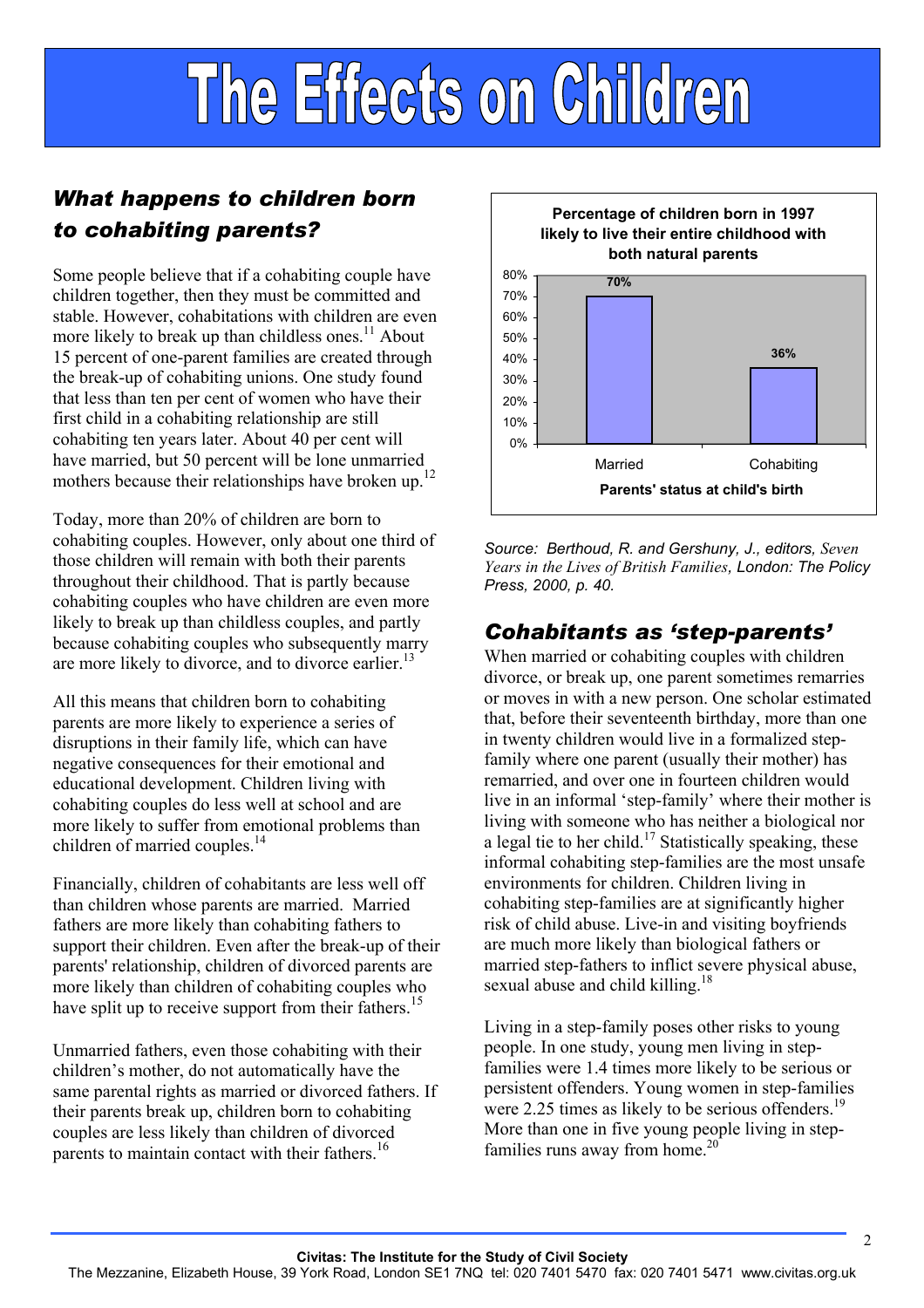#### *Free to choose?*

Some people describe cohabitation as a rebellion against traditional family forms, striking a blow for freedom and independence. While some people do make a conscious choice to avoid marriage, others simply 'drift into' cohabitation. Many other people live together because it seems the best choice available at the time, even though they see it as far from ideal.

Finances might influence people's choices. For many people, especially those in low-paid or irregular work, getting married can seem too expensive. The discrimination against marriage in the tax and benefits system means that some people are better off by keeping their relationships 'off the books'. Some people also fear that getting married is a highrisk gamble because no-fault divorce laws make it easier for a spouse to walk away from their commitment.

#### *More than 'just a piece of paper'*

Traditionally, marriage has had a special status in British law and society. Marriage developed as a way to provide stability for families and for all of society. Marriage is a declaration of commitment which has public as well as private consequences. It is an institution which offers benefits not only to the couples themselves but to society as a whole. When people marry, they commit themselves not only to being emotional and sexual partners, but also to taking care of each other—for richer or for poorer, in sickness and in health. They promise to stick by each other through the ups and downs that occur in everyone's lives. This promise and the trust it builds encourage partners to make sacrifices for the good of the family. Traditionally, British government and society have supported the institution of marriage by giving it certain privileges and responsibilities, and by enforcing consequences for breaking marriage vows.

A decrease in the number of marriages and an increase in cohabitation both have come in the wake of a large increase in divorce in the last thirty years. Some people argue that these trends are due to people being less willing to make commitments, or perhaps being more fearful that others will break their promises.

#### *The role of the State*

Although a good deal of evidence shows that cohabiting relationships have higher risks of poor outcomes, governmental and other official bodies continue to treat cohabitation and marriage as essentially the same. For example, the Lord Chancellor's department stated that 'the growing acceptance of long-term cohabitation as a preliminary or alternative to marriage' means that 'many such relationships must be at least as stable as marriage'.<sup>21</sup> Meanwhile, the Home Secretary Jack Straw takes the view that we 'shouldn't get in a paddy about the decline of formal marriage' and that 'the most important thing is the quality of the relationship, not the institution in itself<sup>22</sup>

Some people argue that marriage should not receive any special recognition from the state. They claim that cohabitants should have the same legal rights and responsibilities which used to be reserved for marriage, from property rights to the right to take decisions about children's lives.

Currently, when a married couple divorces, a court decides how to divide their property, based upon the needs of both spouses and any children they have. However, when a cohabiting couple break up, each person retains ownership of their own property. This system ensures that individuals who commit themselves to the institution of marriage have some legal protection. It also protects the freedom of those who choose to live with each other outside the bounds of marriage.

The Solicitors Family Law Association and some other groups have called for extending the same marriage rights to cohabiting couples upon their break up.<sup>23</sup> However, this action would deprive people of their right to live together on their own terms. Furthermore, it would blur the already fuzzy distinction between cohabitation and marriage. Undermining the special status of marriage would weaken an option for people who want to make both a private and a public commitment.

Although a marriage always requires two people, a divorce sometimes requires just one person, leaving the other in the cold. The state could help strengthen the institution of marriage by ending 'no-fault', nonconsensual or unilateral divorce, and by introducing divorce settlements which penalise, rather than favour, the spouse who leaves or behaves badly.